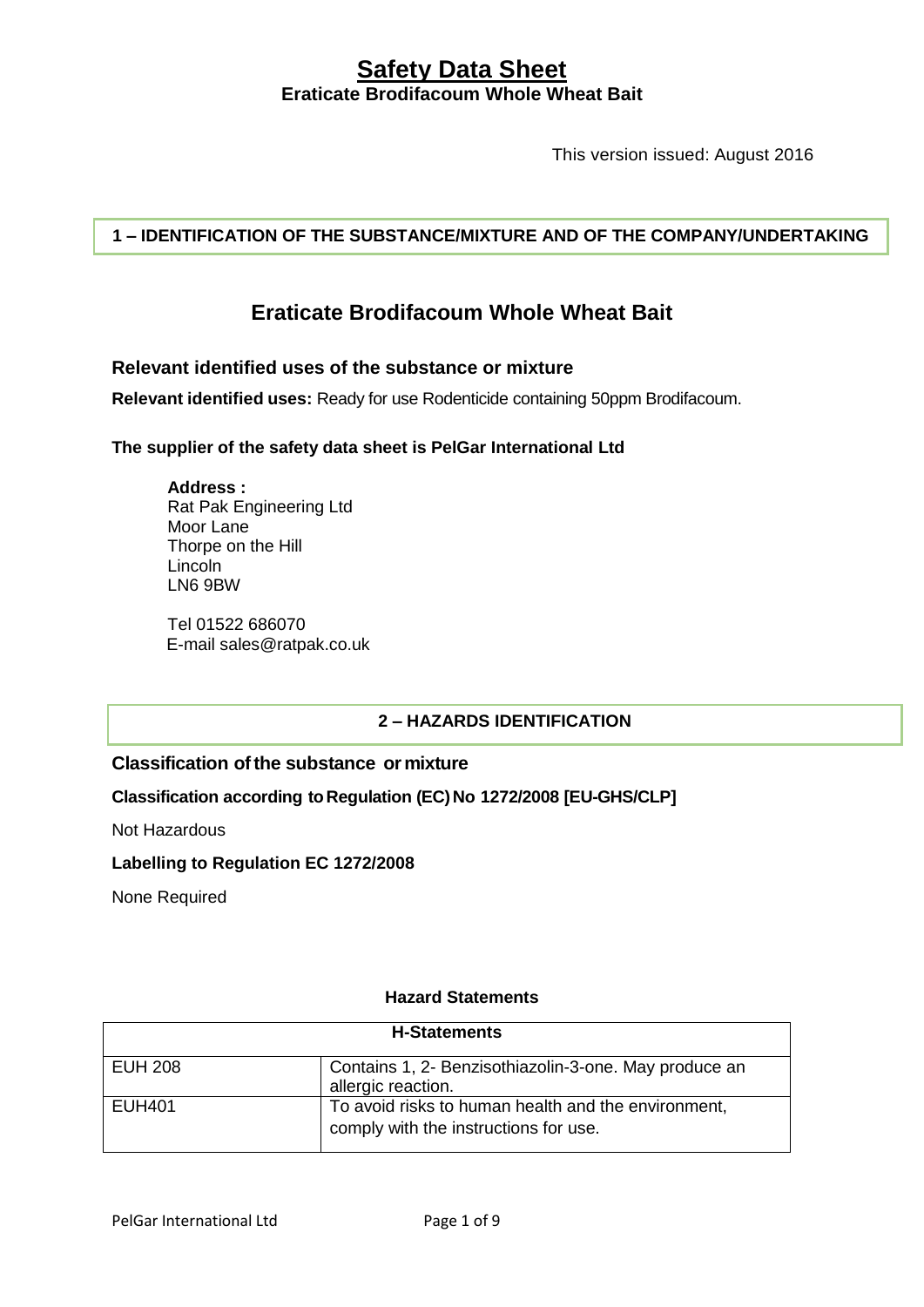### **Precautionary Statements**

| <b>P-Statements</b> |                                                                            |  |
|---------------------|----------------------------------------------------------------------------|--|
| P <sub>102</sub>    | Keep out of reach of children.                                             |  |
| P <sub>103</sub>    | Read label before use.                                                     |  |
| P <sub>220</sub>    | Keep / Store away from foodstuffs, beverages and animal<br>feeding stuffs. |  |
| P <sub>262</sub>    | Do not get on skin.                                                        |  |
| P <sub>270</sub>    | Do not eat, drink or smoke when using this product.                        |  |
| P <sub>280</sub>    | Wear protective gloves [Professional users].                               |  |
| P <sub>273</sub>    | Avoid release to the environment.                                          |  |
| $P301 + P310$       | IF SWALLOWED: Immediately call a POISON CENTER or<br>doctor/physician.     |  |
| $P404 + P405$       | Store in a closed container. Store locked up.                              |  |
| P <sub>501</sub>    | Dispose of contents/container in accordance with local<br>regulations.     |  |

### **Chemical nature**

Biocidal product

## **3 – COMPOSITION/INFORMATION ON INGREDIENTS**

# **Hazardous ingredients (GHS) according to Regulation (EC) No. 1272/2008**

| <b>Brodifacoum</b>                                                   |                                                                                                                                                                                         |
|----------------------------------------------------------------------|-----------------------------------------------------------------------------------------------------------------------------------------------------------------------------------------|
| Content (W/W): 0.005 %<br>CAS Number: 56073-10-0<br>EC-No. 259-980-5 | Acute toxicity, (Oral), Cat 1<br>Acute toxicity, (Dermal), Cat 1<br>STOT RE, Cat 1<br>Aquatic Acute Toxicity, Cat 1<br>Aquatic Chronic Toxicity (Cat 1)<br>H300, H310, H372, H400, H410 |

| Denatonium Benzoate    |                                  |  |
|------------------------|----------------------------------|--|
| Content (W/W): 0.001 % | Acute Toxic, (Oral), Cat 4       |  |
| CAS Number: 3734-33-6  | Acute Toxic, (Inhalation), Cat 4 |  |
| EC No. 223-095-2       | Skin Irritant, Cat 2             |  |
|                        | Eye Damage, Cat 2                |  |
|                        | Aquatic Chronic, Cat 3           |  |
|                        | H302, H332, H315, H319, H412     |  |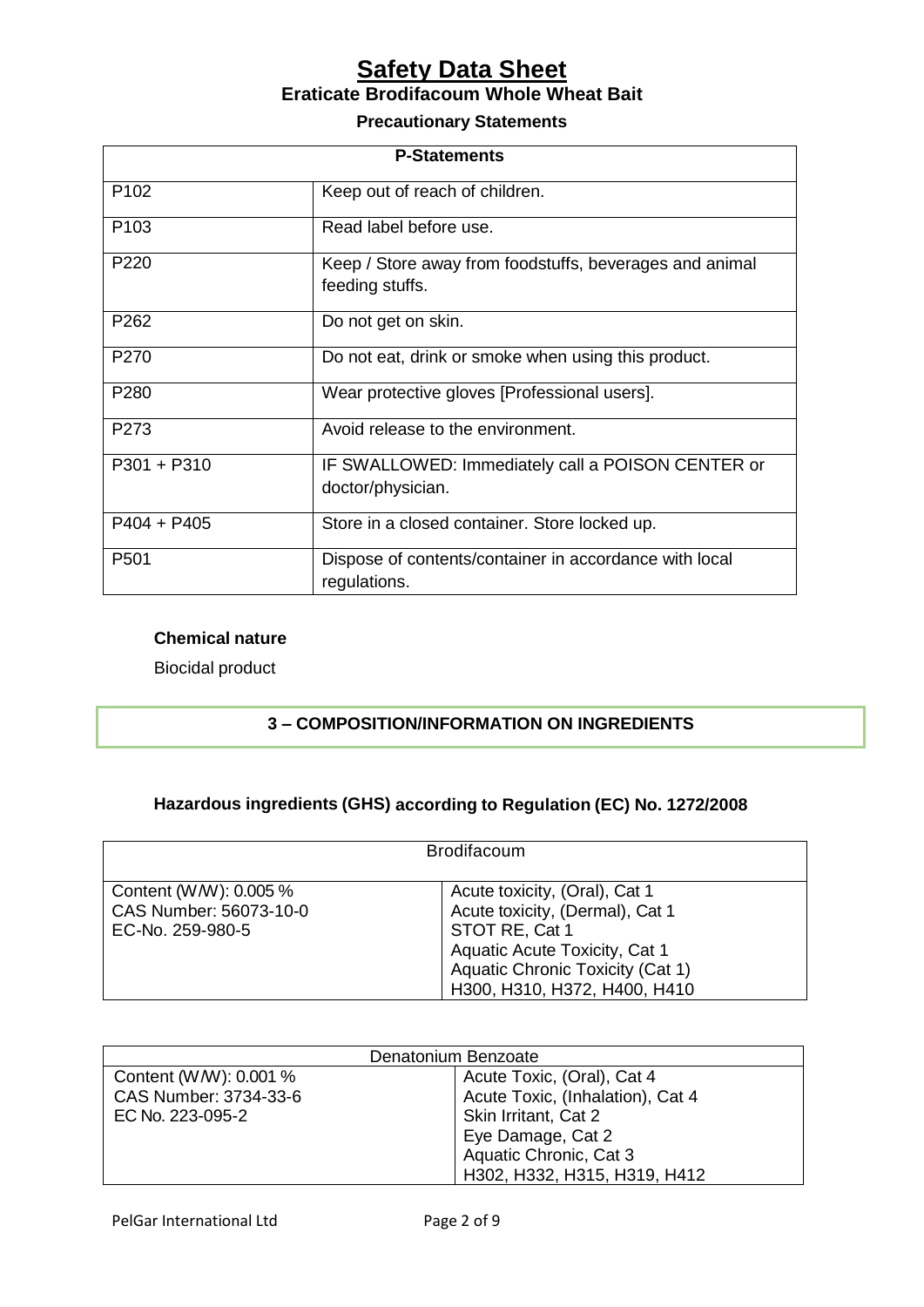| 2, 2'-Iminodiethanol        |                   |  |
|-----------------------------|-------------------|--|
| Content (W/W): $< 0.1 \%$   | STOT RE, Cat 2    |  |
| <b>CAS Number: 111-42-2</b> | Eye Damage, Cat 1 |  |
| EC No. 203-868-0            | H373, H318        |  |

| 1,2-Benzisothiazolin-3-one |                            |
|----------------------------|----------------------------|
| Content (W/W): < $0.02\%$  | Acute Toxic, Cat 4         |
| CAS Number: 2634-33-5      | Skin Irritant, Cat 2       |
| EC No. 220-120-9           | Eye Damage, Cat 1          |
|                            | Skin Sensitizer Cat 1 H317 |
|                            | Aquatic Acute, Cat 1       |
|                            | H302, H315, H318, H400     |

### **4 – FIRST-AID MEASURES**

### **Description of first aid measures**

**General information:** In case of accident, or if you feel unwell, seek medical advice (show the label where possible). **Advice for Medical Doctors:** Brodifacoum is an indirect anti-coagulant. Phytomenadione, Vitamin K, is antidotal. Determine prothrombin time not less than 18 hours after consumption. If elevated, administer Vitamin K1 until prothrombin time normalises. Continue determination of prothrombin time for two weeks after withdrawal of antidote and resume treatment if elevation occurs in that time.

**After inhalation:** Unlikely to present an inhalation hazard. If symptoms develop move the exposed person to fresh air. Immediately obtain medical advice.

**After skin contact:** May cause skin irritation in susceptible people. Immediately take off all contaminated clothing. Rinse skin with copious amounts of water and wash with soap and water. If you feel unwell seek immediate medical advice.

**After eye contact:** May cause eye irritation in susceptible people. Rinse opened eye for several minutes under running water. If irritation persists consult a doctor.

### **After swallowing:**

Rinse mouth. Do NOT induce vomiting. Call a doctor immediately.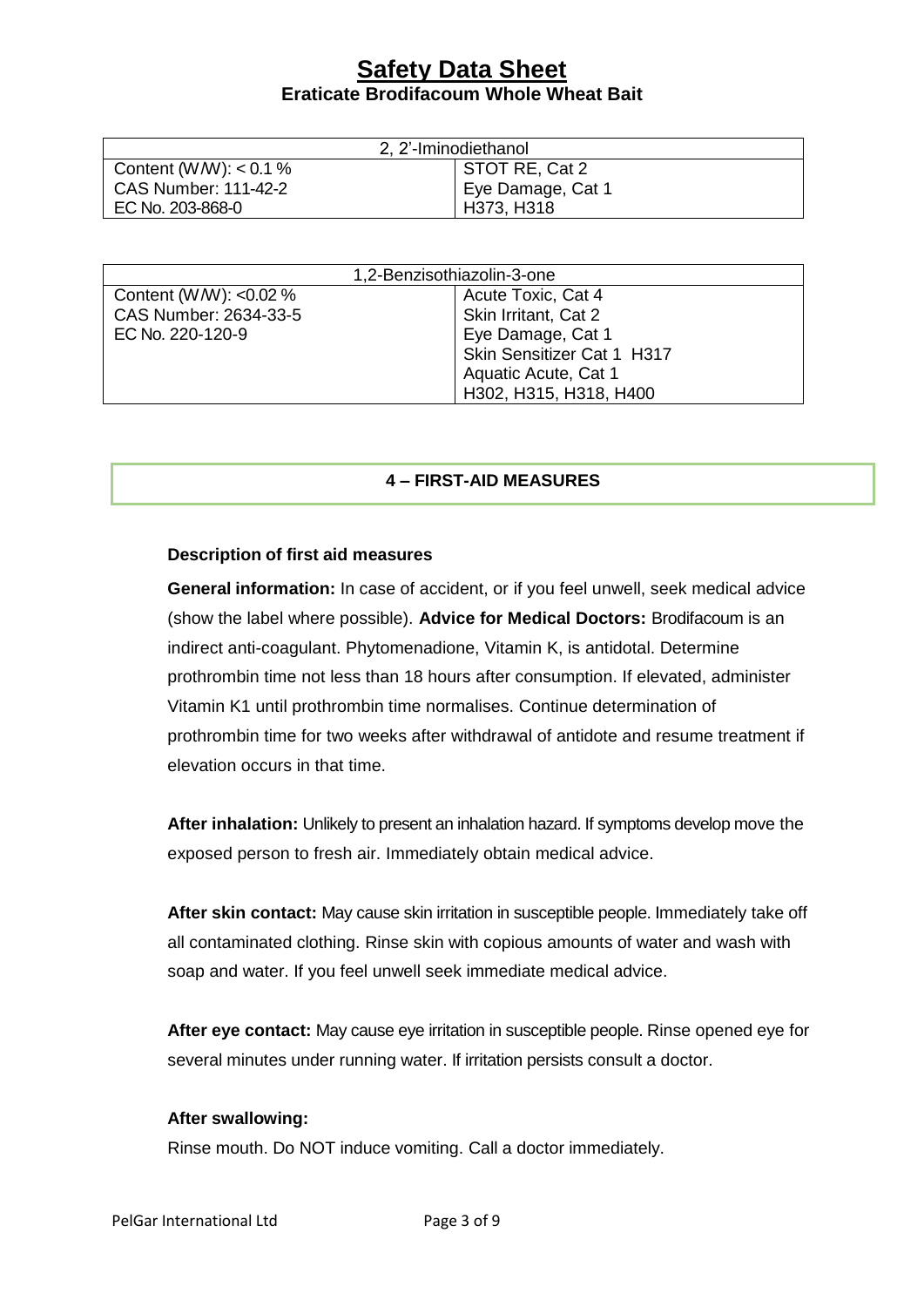### **5 – FIRE FIGHTING MEASURES**

### **Extinguishing media**

**Suitable extinguishing agents:** Keep fire exposed containers cool by spraying with water. Appropriate fire extinguishers are CO2, Powder or Alcohol resistant foam. Use extinguishing media appropriate to the surrounding conditions. Do not use water jets to extinguish the fire.

**Special hazards arising from the substance or mixture:** Formation of toxic gases may occur if heated such as carbon oxides, nitrogen oxides and hydrogen chloride gas.

**Protective equipment:** Wear self-contained respiratory protective device. A chemical protection suit and suitable gloves and boots should be worn.

### **6 – ACCIDENTAL RELEASE MEASURES**

**Environmental precautions:** Prevent leakage or spillage if safe to do so. **Methods and material for containment and cleaning up:** Clean up promptly by sweeping or vacuuming. Transfer to a suitably labelled container. Subsequently wash the contaminated area with water taking care to prevent washings entering sewers or drains.

### **Reference to other sections**

See Section 7 for information on safe handling. See Section 8 for information on personal protection equipment. See Section 13 for disposal information.

### **7 – HANDLING AND STORAGE**

### **Handling**

**Precautions for safe handling:** Avoid contact with skin and eyes and avoid inhalation of dust. Keep away from sources of ignition – No smoking, eating or drinking while handling this product. Unlikely to produce considerable dust as the product is a low dust whole wheat grain. Always use good personal hygiene procedures when handling this product. Wash hands and face before eating, drinking or smoking. Read the label before use.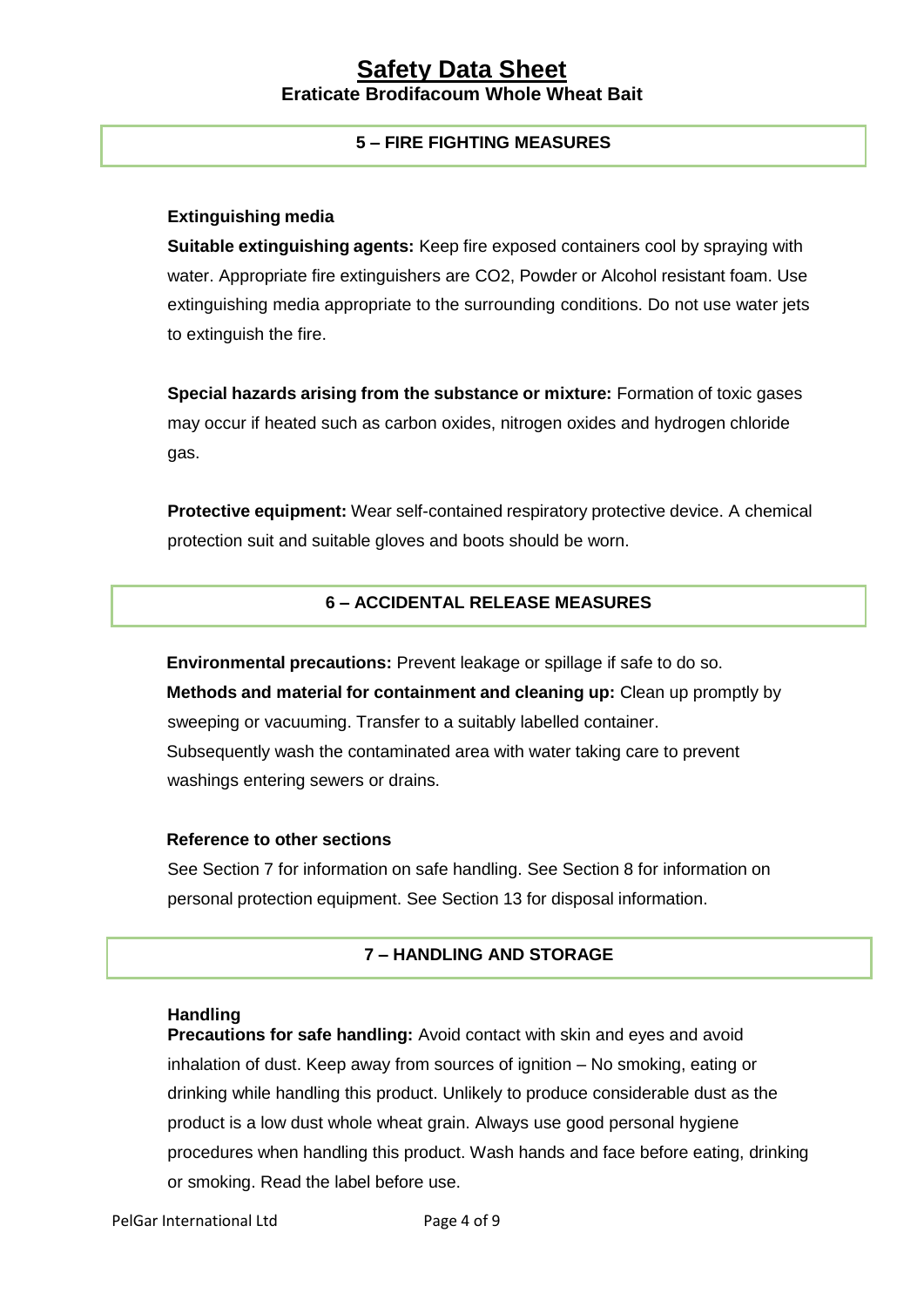### **Conditions for safe Storage including incompatibilities**

Store in a cool, dry location. Keep out of reach of children. Store only in the original receptacle. Keep away from sources of heat. Store away from foodstuffs. Keep away from oxidizing agents.

### **Protection against fire and explosion:**

Keep away from heat sources as the product is combustible. The product is not explosive. Keep away from oxidizing agents.

### **8 – EXPOSURE CONTROLS AND PERSONAL PROTECTION**

#### **Exposure limits**

propane-1,2-diol (Propane-1,2-diol particulates)

propane-1,2-diol (Propane-1,2-diol total vapour and particulates)

Whole Wheat Grain

WEL 8-hr limit ppm: -WEL 15 min limit ppm: -

WEL 8-hr limit ppm: 150 WEL 15 min limit ppm: -

WEL 8-hr limit ppm: WEL 15 min limit ppm:

WEL 8-hr limit mg/m3: 10 WEL 15 min limit mg/m3: -

WEL 8-hr limit mg/m3: 474 WEL 15 min limit mg/m3: -

WEL 8-hr limit mg/m3: 10 (grain dust) WEL 15 min limit mg/m3: 30 (grain dust)

### **Respiratory Protection**

Unlikely to present an inhalation hazard unless excessive dust is present. If levels approach the WEL then suitable approved respiratory protection should be worn.

### **Exposure controls**

Keep away from foodstuffs, beverages and feed. Wash hands before breaks and at the end of work.

### **Hand protection:**

Suitable chemical resistant gloves are recommended for professional users.

### **Eye protection:**

Not required under normal conditions of handling and use. However if excessive dust is present then tight fitting goggles should be worn.

### **Body protection:**

Body protection must be chosen depending on activity and possible exposure, for example apron, closed work clothing, protecting boots.

PelGar International Ltd Page 5 of 9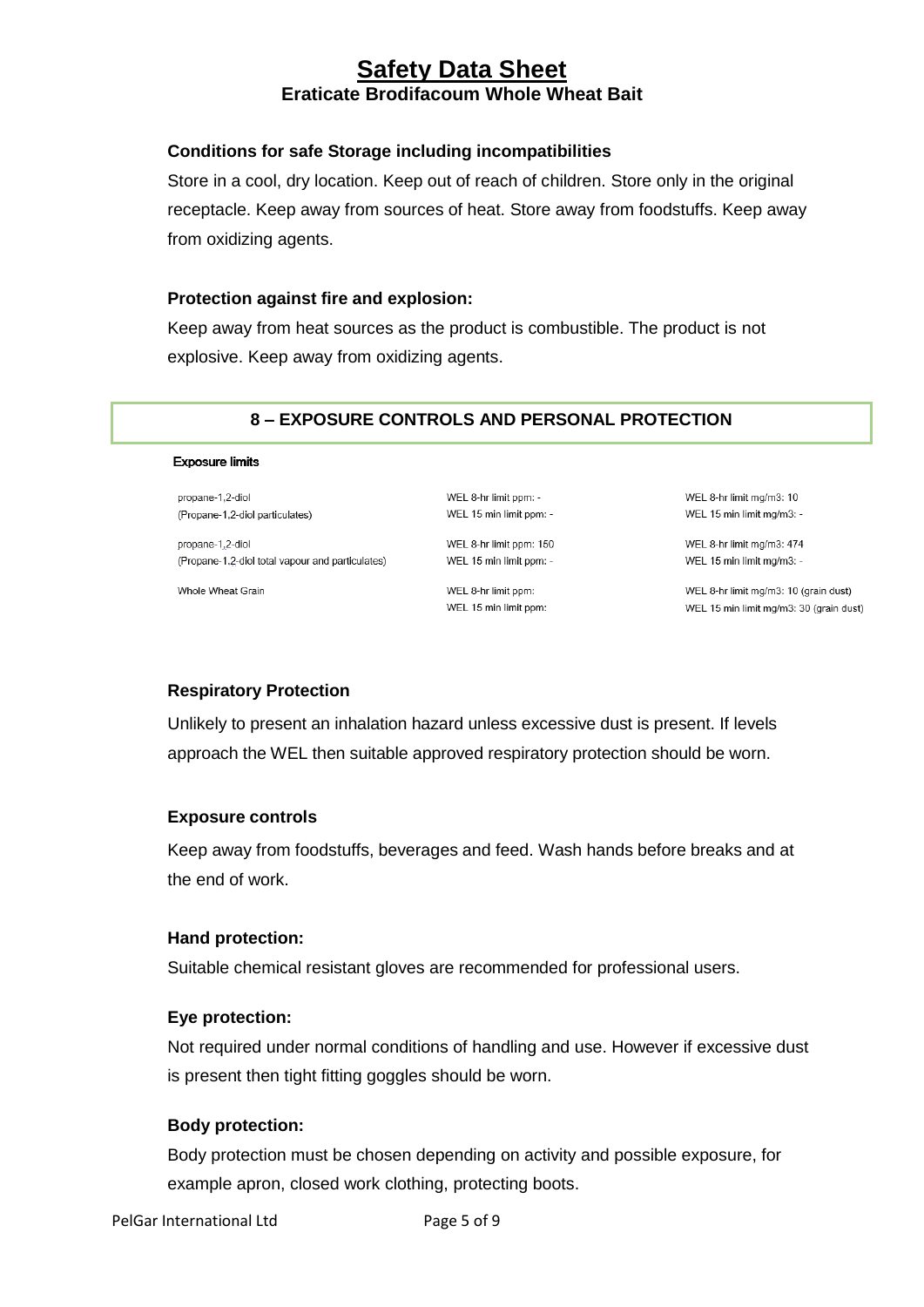### **General safety and hygiene measures:**

Handle in accordance with good hygiene and safety practice. Wearing of closed work clothing is recommended. Avoid contact with the skin, eyes and clothing. Store work clothing separately.

### **9 – PHYSICAL AND CHEMICAL PROPERTIES**

Form: Whole Wheat granules

Colour: Red or Purple

Odour: Slight

Relative Density: 1.27

### **10 – STABILITY AND REACTIVITY**

Flammability limits: Combustible

### **Reactivity**

Stable under normal conditions.

### **Chemical stability**

Stable under normal conditions. Not explosive or oxidising.

**Thermal decomposition / conditions to be avoided:** The formation of toxic/irritant gases/vapours may occur if heated.

**Possibility of hazardous reactions:** Keep away from oxidising agents.

**Conditions to avoid:** Heat, sparks and open flames.

### **11 – TOXICOLOGICAL INFORMATION**

| Denatonium Benzoate | Oral Rat LD50 = 584 mg/kg    |
|---------------------|------------------------------|
| <b>Brodifacoum</b>  | Oral Rat $LD50 = 0.27$ mg/kg |
|                     | Dermal Rat LD50 = 7.48 mg/kg |

### **Skin corrosion/irritation**

Should not cause skin irritation at the dilution of the product.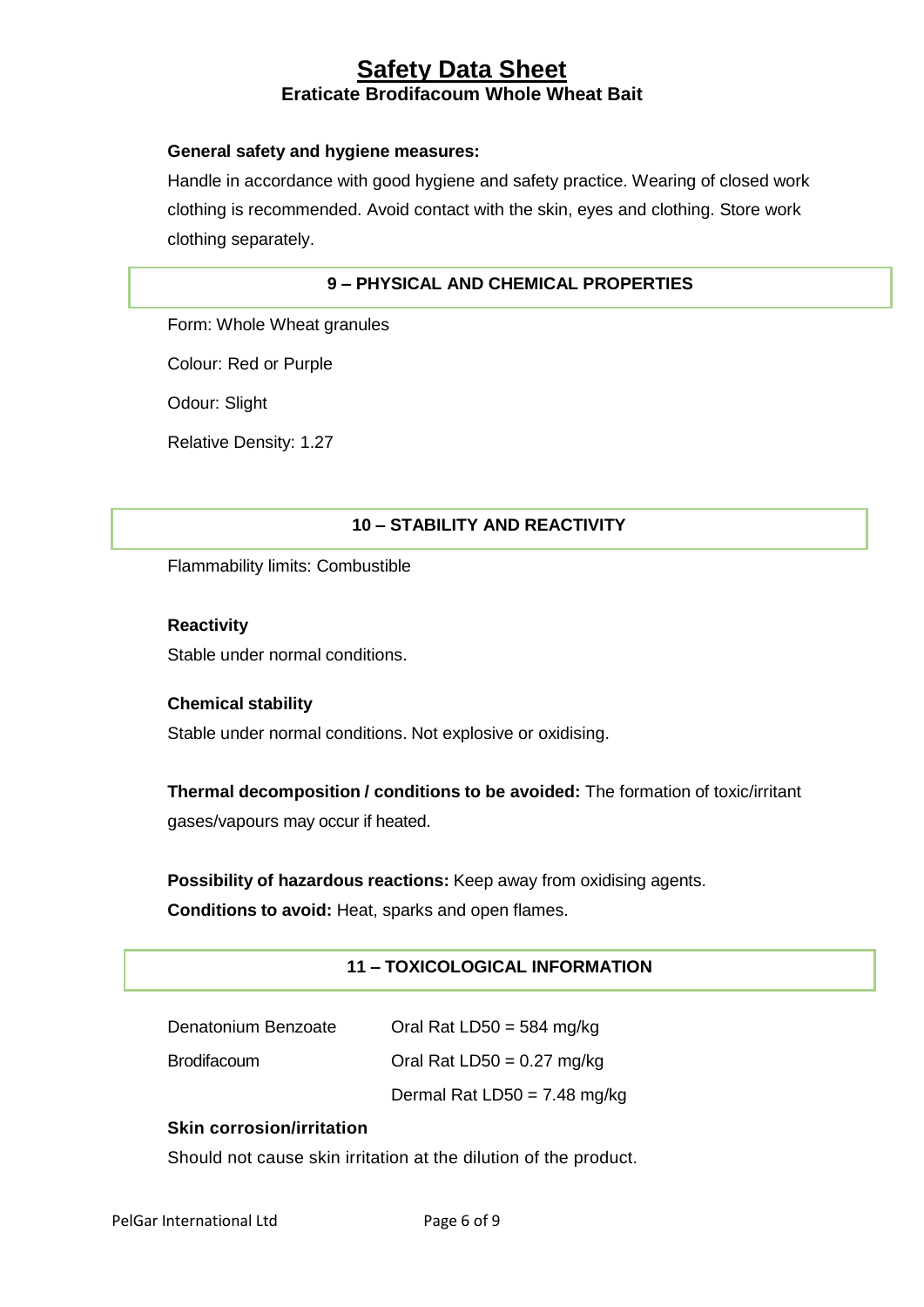### **Serious eye damage/eye irritation**

Should not cause eye irritation at the dilution of the product.

### **Respiratory or skin sensitization**

Should not cause sensitization. However, grain dust is a respiratory sensitizer which can cause asthma. As the product is a low dust whole wheat grain it is unlikely to create sufficient dust to cause problems.

### **Germ cell mutagenicity**

No evidence to suggest that anticoagulant rodenticides are mutagenic.

### **Carcinogenicity**

No evidence to suggest that anticoagulant rodenticides are carcinogenic.

### **12 – ECOLOGICAL INFORMATION**

As the product only contains 50ppm of Brodifacoum it is unlikely to be hazardous to aquatic life.

Brodifacoum Daphnia EC50/48Hr = 0.25 mg/l Rainbow trout LC50/96hr =  $0.042$  mg/l

### **Ecological information:**

Toxic to mammals, including domesticated animals, and birds if ingested. Exposure of non-target animals should be prevented.

### **13 – DISPOSAL CONSIDERATIONS**

### **Waste treatment - Recommendation**

Dispose of in accordance with national and local regulations.

### **European waste catalogue**

The waste disposal key number from EWC is 20 01 19 (pesticides).

**Contaminated packaging:** Empty containers can be sent to landfill after cleaning if in compliance with local and national regulations.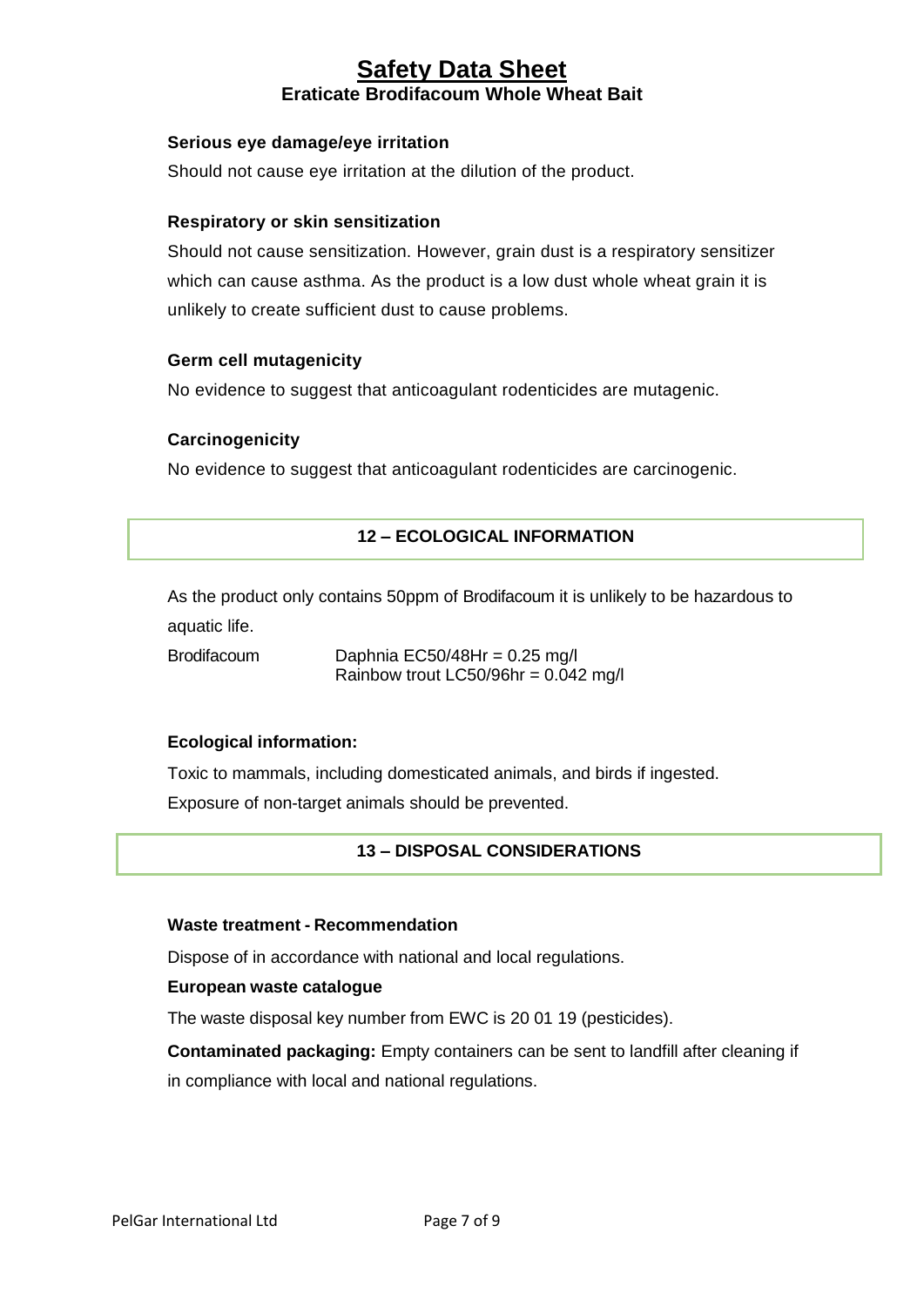### **14– TRANSPORT INFORMATION**

### **Not Dangerous Goods**

### **ADR/RID**

Not restricted for transport.

**IMDG**

Not restricted for transport.

### **IATA/ICAO**

Not restricted for transport.

### **15– REGULATORY INFORMATION**

To avoid risks to man and the environment, comply with the instructions for use.

This information should be considered when making any hazard assessment.

### **Classification and labelling according to Regulation:**

(EC) No 1272/2008 [EU-GHS/CLP]

### **16– OTHER INFORMATION**

This Safety Data Sheet replaces all previous versions.

For proper and safe use of this product, please refer to the product label.

### **Abbreviations:**

- ADR: European agreement concerning the international carriage of dangerous goods by Road.
- IMDG: International Maritime Dangerous Goods.
- IATA: International Air Transport Association.
- ICAO: International Civil Aviation Organisation
- RID: Regulations concerning the International carriage of Dangerous goods by rail.
- STOT: Specific Target Organ Toxicity
- WHO: World Health Organisation
- EU: European Union